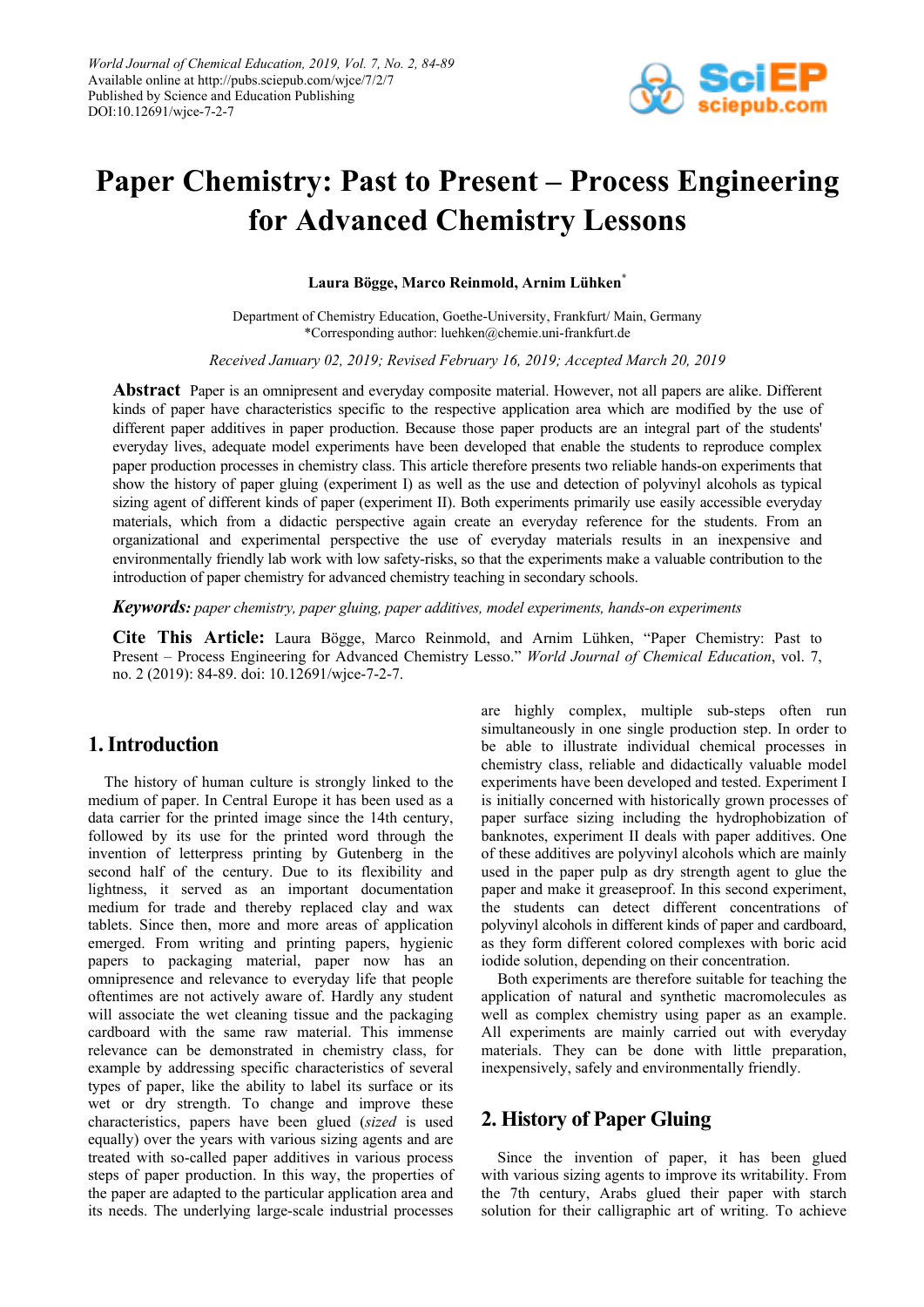parchment-like characteristics, Europeans in the 13th century started treating their paper with animal glue, which mainly consists of collagen. At the beginning of the 19th century, Illig invented the cheaper gluing with resin acids, which were a low-cost waste product of the oil industries turpentine production from tree resins [\[1\].](#page-5-0) Ever since, techniques for paper gluing continued to evolve. Newer products make it possible to produce almost hydrophobic papers by gluing the paper fibers with stearic acid that is first saponified and then fixed to the fiber with aluminium ions.

Within experiment I the students follow this historical path of knowledge and reproduce the corresponding processes. Therefore they glue paper with (a) starch solution (b) collagen solution, which in this model-experiment is obtained from gelatin (c) abietic acid, which is the main component of resin acids in colophony and (d) sodium stearate solution to produce hydrophobic play money. In experiment (c) and (d), alum solution is additionally required as a fixing salt to the fiber.

## **2.1. Experiment I**

*Materials:* Heating plate with magnetic stirrer, stirring fish, 4 x 50 ml beaker, 100 ml beaker, 200 ml beaker, 50 ml Erlenmeyer flask, 5 petri dishes, tweezer, 5 filter papers, hairdryer, various pens (e.g. ink roller, fineliner and highlighter) *Chemicals:* Potato starch, leaf gelatin, sodium stearate, colophony, sodium hydroxide, ethanol, distilled water, saturated alum solution  $(KAI(SO<sub>4</sub>)<sub>2</sub>)$ 

## **2.1.1. Experimental Instructions**

Preparation of the required solutions: (a) for the starch solution, 0.25 g of potato starch with 50 ml of water are heated until just before boiling. The hot to warm starch solution is then transferred into a petri dish. One of the filter papers is immediately immersed in the solution, drained and dried with a hairdryer. (b) The same procedure is used for gluing with collagen solution. The collagen is obtained by dissolving 2 sheets of gelatin (approx. 3.3 g) in 150 ml distilled water during heat supply and stirring. (c) To glue the paper with abietic acid, colophony is saponified. The resin acids of colophony (mainly) consist of abietic acid which is then saponified to sodium abietate and other resinates that are water-soluble. Therefore 1 g of colophony is dissolved in 10 ml ethanol in an Erlenmeyer flask while heating and stirring on a heating plate. Afterwards 10 ml of sodium hydroxide solution ( $w=$  25 %) are added and heated to boiling while stirring. In this step two phases are formed. When the lower phase has almost evaporated, the Erlenmeyer flask is removed from the heating plate. After cooling, 2 spatula tips (approx. 0.5 g) of sodium abietate from the obtained colophony soap are dissolved in 20 ml water. This solution is transferred into a petri dish and the filter paper soaked with the sodium abietate solution. The drained paper is then turned in a petri dish with saturated alum solution, drained again and dried with a hairdryer. (d) To glue the paper with stearic acid, 0.5 g of sodium stearate are dissolved in 20 ml distilled water while stirring and heating. The hot sodium stearate solution is transferred into a petri dish. The filter paper is immediately soaked with the solution, drained, also turned over in saturated

alum solution, drained again and dried with a hairdryer. It is possible to replace sodium stearate with curd soap with a high concentration of stearates.

In order to test the sizing effect of the different solutions, the dried filter papers are marked with various water-based pens. The results are shown i[n Figure 1.](#page-1-0)

<span id="page-1-0"></span>

**Figure 1.** Sizing effect of the tested sizing agents

#### **2.1.2. Evaluation**

(a) The polysaccharides of starch are solvated by water molecules. The hydroxyl groups of the starch molecules then interact with the cellulose fibers of the paper pulp via hydrogen bonds. The so-called webbed effect [\(Figure 2\)](#page-1-1) strengthens the fiber-fiber bonds formed at the crossing points of the cellulose fibers [\[2\].](#page-5-1)

<span id="page-1-1"></span>

Figure 2. Representation of the webbed effec[t \[3\]](#page-5-2)

The starch remains in the fiber fleece of the pulp. As the paper dries and the water evaporates, the starch concentration in the fiber fleece increases and becomes denser at the fiber-fiber crossing points. Further hydrogen bonds are formed between the starch molecules and the cellulose building blocks of the fibers [\(Figure 3\)](#page-1-2). The result is a starch skeleton that cross-links the fibers, stabilizes the fiber-fiber bonds and thus increases the strength of the paper: the paper is glued.

<span id="page-1-2"></span>

**Figure 3.** Interactions of amylose (top) with cellulose (bottom)

(b) Analogous to starch, hydrolyzed collagen is also solvated by water molecules. Within this gelatin sol, the water molecules interact with the polar groups of the collagen structure, whereby the protein fractions of the gelatin can more or less move freely. When the mixture cools down, the protein fractions cross-link threedimensionally to form a spatial structure: the gelatin gels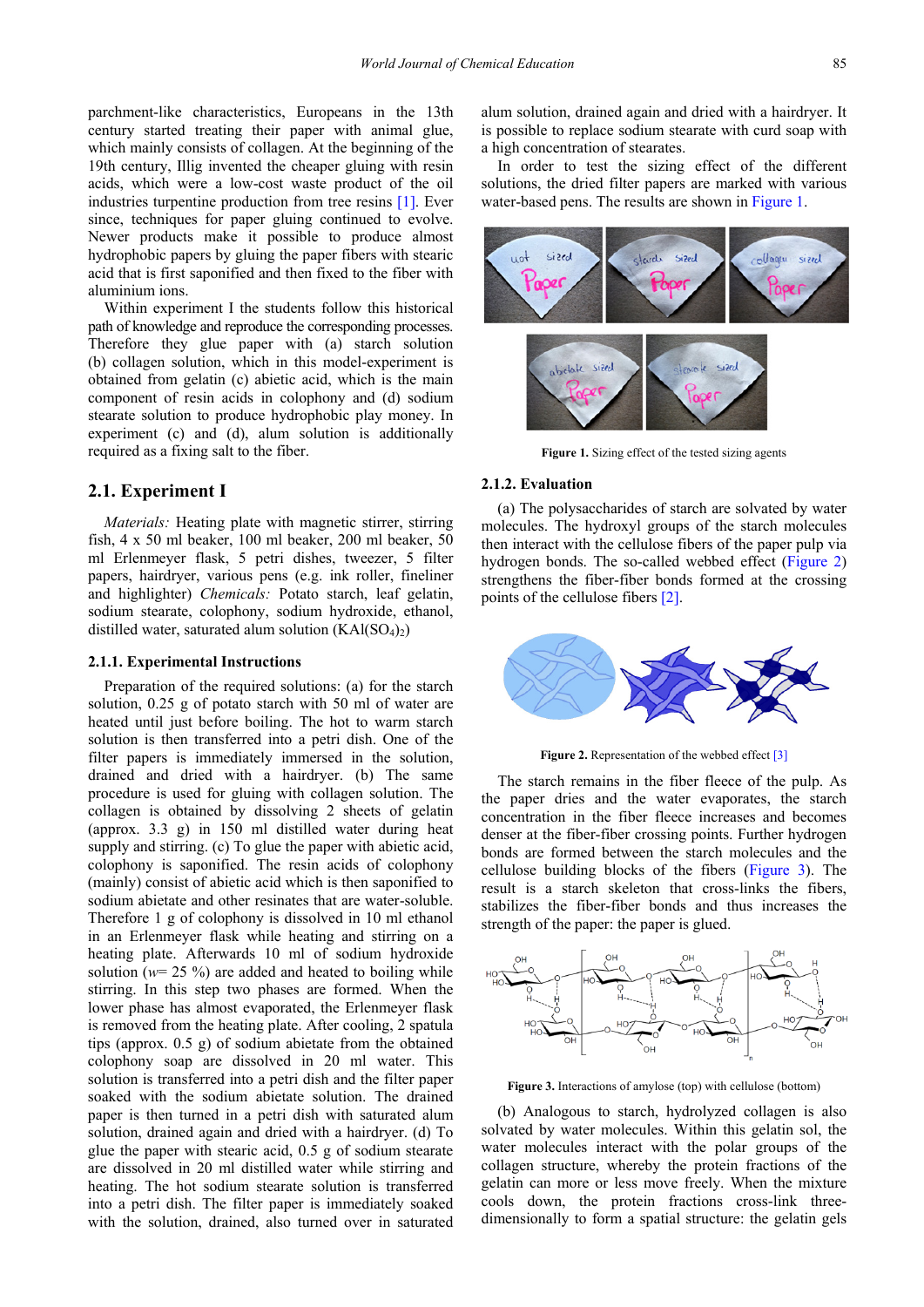[\[4\].](#page-5-3) The reinforcement of the paper structure by the formation of hydrogen bonds can also be assumed, since the protein fractions of collagen are composed of polypeptides with G-X-Y sequences. Glycine is usually found at location G, proline at location X and 4 hydroxyproline at location Y, so each sequence has at least one polar amino acid [\[5\].](#page-5-4) In addition, the oxygen of the peptide bonds is negatively polarized. Finally, these polar groups can build up hydrogen bonds to the hydroxyl groups of the cellulose fibers [\(Figure 4\)](#page-2-0). Again, the webbed effect strengthens the fiber-fiber bonds in the cellulose skeleton of the paper.

(c) By immersing the filter paper in water-soluble sodium abietate, the abietate gets in contact with the paper pulp. The abietate as well as other resinates can now attach to hydroxyl groups of the cellulose fibers via hydrogen bonds. In order to increase the adhesion, alum is used as a fixing salt. Aluminium ions therefore form a complex with abietate and hydroxyl groups of the cellulose fiber. This way the resin acid is fixed to the cellulose fiber [\(Figure 5\)](#page-2-1).

<span id="page-2-0"></span>

**Figure 4.** Interactions of collagen with cellulose

<span id="page-2-1"></span>

**Figure 5.** Complexation of abietate to cellulose via  $Al<sup>3+</sup>$  ions

(d) The sodium stearate dissolves in water by heating, whereby the stearate together with the cellulose fiber and the alum solution forms an aluminium complex and is thus fixed to the cellulose fiber [\(Figure 6\)](#page-2-2).

<span id="page-2-2"></span>

**Figure 6.** Complexation of stearate to cellulose via Al<sup>3+</sup> ions

All the solutions used are sizing agents that seal the surface of the paper. If the dried, impregnated papers are now marked with different water-based pens, the paper fibers get penetrated differently depending on the viscosity and application thickness of the dyes as well as the degree of gluing and hydrophobization.

In [Figure 1](#page-1-0) it becomes visible that starch also is a dry strength agent. This effect results from the fact that, due to the polarity of the water molecule, hydrogen bonds between water and hydroxyl groups of polysaccharides are stronger than hydrogen bonds between hydroxyl groups of the starch and cellulose. The latter bonds can therefore easily be cleaved by water molecules and removed from the fiber. As a result, the water in the dye of the pencils dissolves the starch, which reduces the sizing effect and allows the dye to penetrate better into the paper. It is not wet-strength. Similar to starch, collagen is also a dry strength agent, since the hydrogen bonds between collagen and cellulose can also be cleaved by water molecules.

For sodium abietate and the stearate solution the results are different. The abietate or stearate fills the gaps between cellulose fibers of the paper and causes a hydrophobic effect [\[6\].](#page-5-5) Using aluminium ions the cellulose fibers are then complexed with abietate or stearate and thus provided with hydrophobic ends. This leads on the one hand to a smooth paper surface and on the other hand to the fact that dye from the pencils can draw in less easily.

#### **2.1.3. Didactic Suggestions**

As mentioned in the introduction, experiment I (a-d) enables the students to follow the historical path of knowledge on the development of industrial processes for paper sizing in a modeled way and to comprehend it through the corresponding evaluation. Empirical knowledge about aluminium as fixing salt, that people already had before the time of industrialization, can now be explained chemically as well [\[1\].](#page-5-0) In order to internalize that acquired knowledge, the students can be given the task to research differences and analogies in the industrial production steps to the processes they learned in the experiment.

The etymology of the term *glue* can be addressed as well since its original meaning refers to gluing cellulose fibers in the pulp by animal glue containing mainly collagen [\[1\].](#page-5-0) In the experiment, collagen is obtained from gelatin [\[4\].](#page-5-3) This networking of chemistry with everyday life materials shows that chemistry is not an isolated science. Instead, it demonstrates the variability of everyday products due to their chemical properties. The same applies to colophony, available from electronics retailers and its chemical modification by saponification. The further use of the substance demonstrates the diversity of its application in everyday contexts. Today, for example, strings of string instruments as well as the surface of handballs are rubbed with colophony to increase adhesion; climbers often rub their hands with it as well.

The students experience an enormous technical relevance of these developed processes for modern paper production. For example aluminium stearate is used to make paper surfaces hydrophobic [\[7\].](#page-5-6) To demonstrate this effect in class, a reference to banknotes is particularly suitable, as their washing out is prevented by hydrophobization. This can be illustrated with solution (d) and with play money instead of filter paper. [Figure 7](#page-3-0) shows the change in the structural integrity of the paper when water penetrates the fibers. Water-repellent paper retains its structure. If water can penetrate, the paper will soften, hang down smoothly and can easily be torn. [Figure 8](#page-3-1) moreover shows the opacity of impregnated and non-impregnated paper in front of a dark background.

In the sense of an everyday life oriented teaching, the teacher could refer to a media outcry of the vegan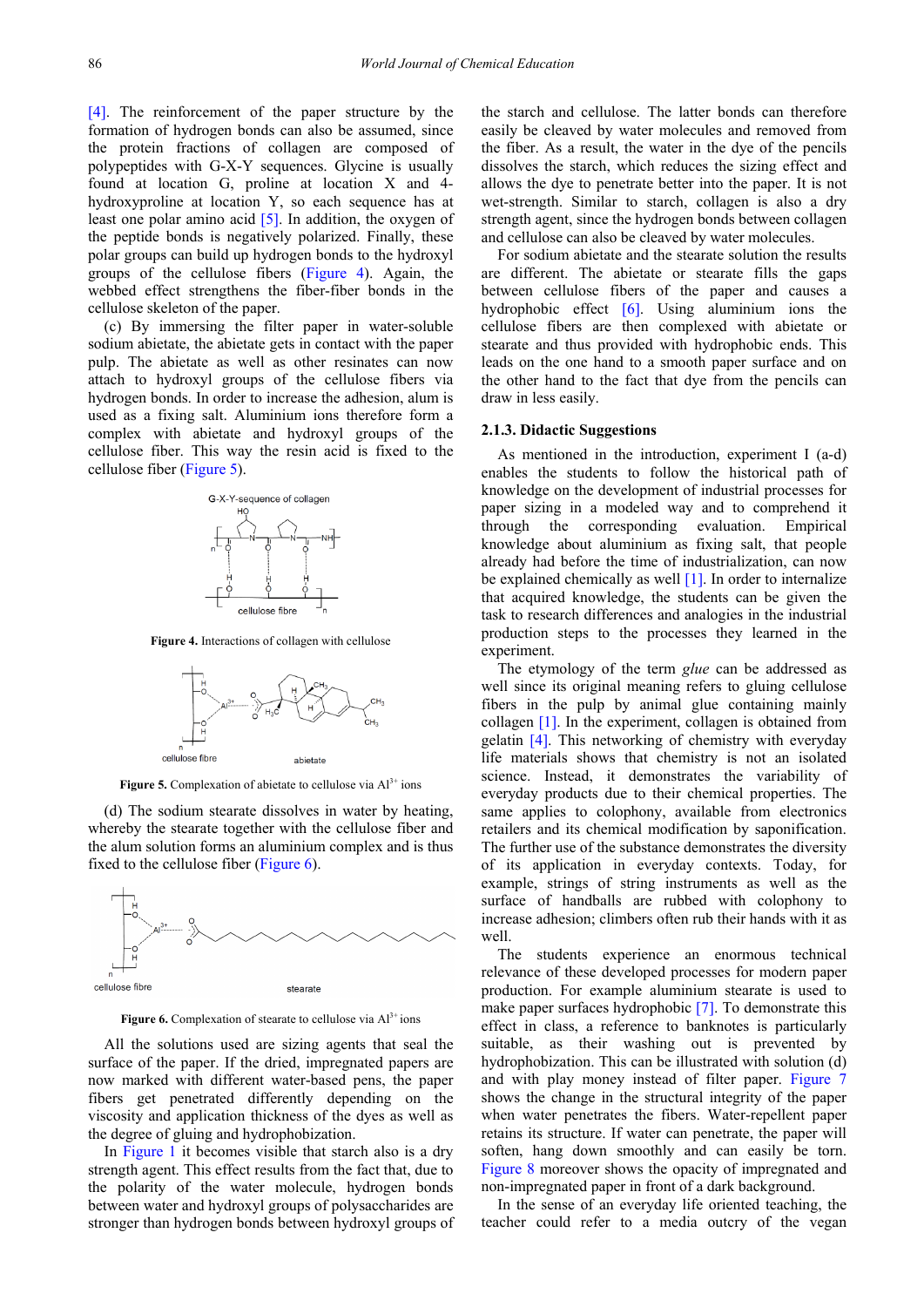population of Great Britain: Newly issued 5 pound sterling banknotes are treated with beef tallow. Vegan supermarkets then refused to accept the banknotes. The company producing the banknotes then assured that no animal ingredients would be used in production. *The SUN*  magazine finally published an article stating that the material used to impregnate the banknotes was stearic acid, a synthetically modified component of beef tallow [\[8\].](#page-5-7) The students could follow the discussion on the internet.

<span id="page-3-0"></span>

**Figure 7.** Hydrophobic effect of sodium stearate. Left: banknote glued with sodium stearate, right: non-glued banknote, both soaked in water

<span id="page-3-1"></span>

Figure 8. Opacity of an impregnated (left) and non-impregnated banknote (right)

## **3. Polyvinyl Alcohols as Paper Additive**

Polyvinyl alcohols (PVA) are used in the paper industry as dry strength agent in a large number of papers. They can be detected either directly in the paper or in hot water extracts of the paper. The experiment described below presents a clear detection for PVA in hot water extracts of different paper and cardboard. Moreover different concentrations of PVA in different types of paper can be detected since they form light green to deep blue complexes with boric acid iodide solution depending on the concentration of PVA in the extract. The use of boric acid in class is permitted without restriction due to its low concentration in this experiment [\[9\].](#page-5-8)

## **3.1 Experiment II**

*Materials:* 2 x 200 ml beaker, 500 ml beaker, 50 ml plastic beaker with screw cap, heating plate with magnetic stirring function, stirring fish, 3 plastic pipettes, test tube holder, 10 test tubes, 5 large test tubes, Bunsen burner, tripod material, crucible tongs, paper types shown in [Table 1.](#page-3-2) *Chemicals:* Aqueous boric acid solution (*c*= 0.5-mol/l), iodine, potassium iodide, α-Amylase, distilled water, PVP iodine ointment (PVP-I), sodium thiosulfate.

## **3.1.1. Experimental Instruction**

(a) 0.063 g of iodine and 0.10 g of potassium iodide are dissolved in 100 ml of boric acid solution under stirring and low heat. A boric acid iodide solution (BS-I) is obtained. (b) In another beaker, two heaped spatula tips of PVP-I are dissolved in 100 ml of water. (c) For a solution of  $\alpha$ -amylase, 1 g of  $\alpha$ -amylase is dissolved in 40 ml of water in the plastic beaker.

As pre-tests, a drop of BS-I (a) and of PVP-I (b) are given directly on each tested paper. The color intensities in the pre-samples may already indicate the presence of PVA. However, the pre-tests are not unambiguous since starch can interfere with the experiment and first has to be removed by α-amylase. Therefore hot water extracts are prepared from the paper types. The papers are cut into 1 cm pieces, filled into large test tubes and covered with distilled water. The test tubes are then heated above the Bunsen burner, while evaporating water is added. The hot water extracts are then decanted. For PVA detection, 1 ml of each hot water extract is given into two test tubes, labelled and mixed with one drop each of the α-amylase solution (c). The test tubes are heated in a water bath for 15 min at 40 °C and then placed in the test tube rack. For each extract, one of the two test tubes is mixed with 1 ml BS-I solution (a) and the other with 1 ml PVP-I solution (b). The results are shown in [Table 1](#page-3-2) and [Figure 9](#page-3-3) - [Figure 11.](#page-3-4)

**Table 1. Detection of PVA and Starch in Papers (brand in italics)**

<span id="page-3-2"></span>

| detection<br>agent<br>paper type | $+ BS-I$               | $+$ PVP-I          | $extrac{t +}{}$<br>$\alpha$ -amylase +<br>BS-I | $extract +$<br>$\alpha$ -amylase +<br>PVP-I |
|----------------------------------|------------------------|--------------------|------------------------------------------------|---------------------------------------------|
| self-made<br>$+$ PVA             | dark blue              | rose-violet        | dark blue                                      | yellow                                      |
| self-made<br>- PVA               | blue                   | soft<br>light blue | yellow                                         | vellow                                      |
| cardboard (Ikea)                 | dark blue              | light blue         | dark blue                                      | yellow                                      |
| sandwich paper<br>(Toppits)      | dark blue              | dark blue          | vellow                                         | yellow                                      |
| play money<br>(Simba)            | dark blue<br>to violet | blue-violet        | green                                          | vellow                                      |

<span id="page-3-3"></span>

**Figure 9.** Left: paper extract with α-amylase + PVP-I. Right: paper extract with  $\alpha$ -amylase + BS-I



**Figure 10.** PVA-glued paper with PVP-I (left), with BS-I (right)

<span id="page-3-4"></span>

**Figure 11.** Non PVA-glued paper with PVP-I (left), with BS-I (right)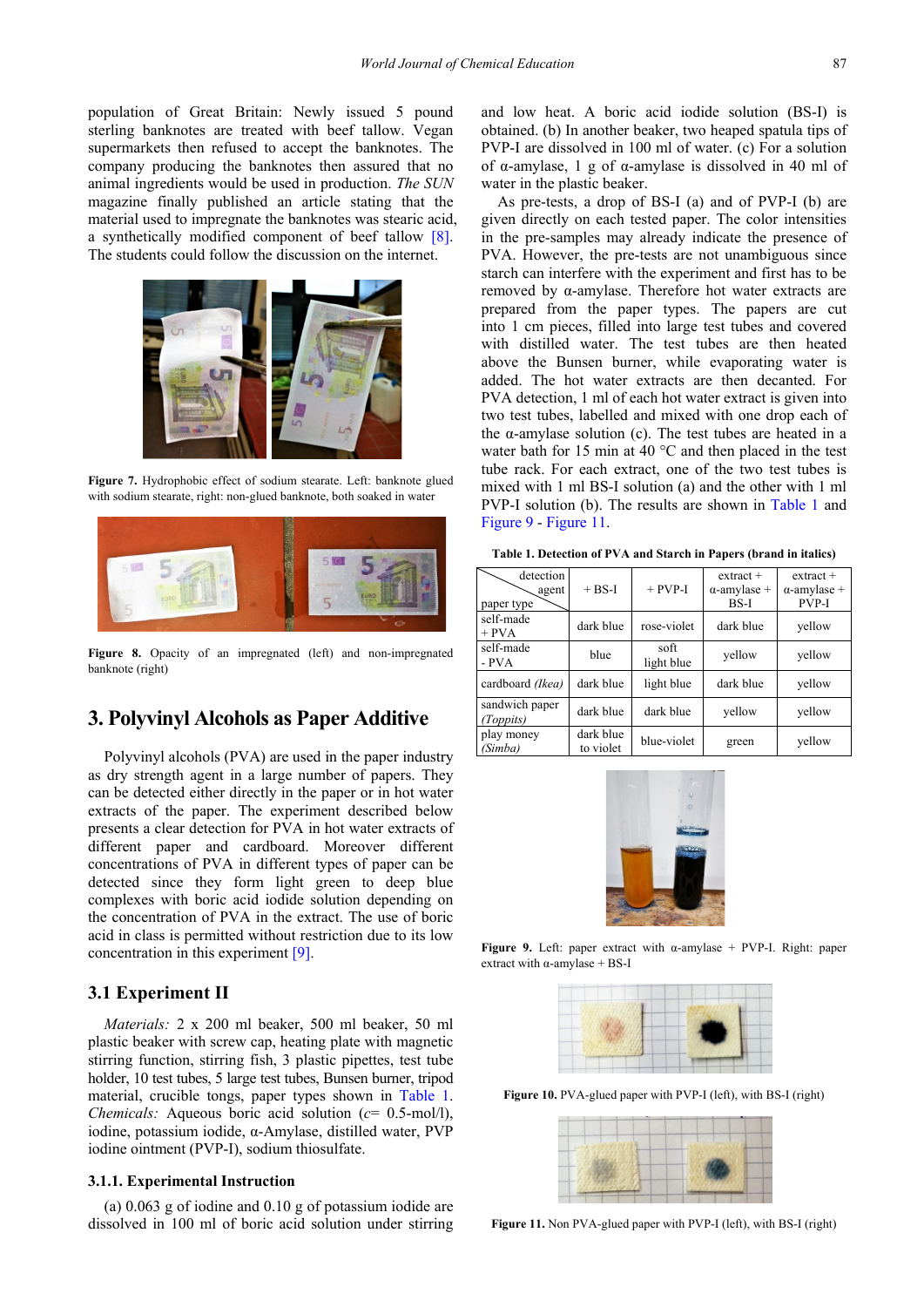[Table 1](#page-3-2) also includes results for self-made paper glued with PVA. For this purpose, 5 g of toilet paper are coarsely plucked, placed in a 1 liter beaker with 250 ml of distilled water and then placed in a glass container. After adding water, the paper is mixed for approx. 3 minutes with a hand mixer to make paper pulp. Half of the pulp is then mixed with 15 g PVA adhesive, which has been solvated in 50 ml water while stirring. The paper is then filled into a plastic tub, scooped with a grid, dried and smoothed with an iron. For comparison, the other half of the pulp is used to produce a paper without PVA.

## **3.1.2. Evaluation**

Polyvinyl alcohols are polymers consisting of polymerized ethenols. In industry, PVA are produced by polymerization of vinyl acetate and subsequent saponification of the polyvinyl acetate. PVA have one functional hydroxyl group per vinyl unit. Analogous to the hydroxyl groups of the glucose units in cellulose and amylose, this group can form hydrogen bonds or can be esterified again, which is why PVA are water-soluble. By linking the cellulose fibers within the polymer, PVA exhibit a sizing effect [\[6\].](#page-5-5) They are added directly to the pulp, whereby such mass sizing modifies the paper structure in a way that water cannot penetrate into the paper fibers so easily. They are also used to make papers greaseproof.

In the hot water extract BS-I and PVA form green to blue complexes of PVA and polyiodide ions. The boric acid solution thereby has a stabilizing effect by cross linking PVA chains by esterification. This reduces the distance between the polymer chains and limits its mobility [\[10\].](#page-5-9) Depending on the concentration of PVA in the extract, either a didiol complex [\(Figure 12\)](#page-4-0) or a monodiol complex [\(Figure 13\)](#page-4-1) is formed. In aqueous solutions the formation of monodiol complexes is assumed  $[11]$ . However, the formation of a didiol complex is not excluded [\[12\].](#page-5-11)

<span id="page-4-0"></span>

<span id="page-4-1"></span>**Figure 13.** Monodiol complex

The coloration of the complex is determined by the PVA  $I_5$  ions in aqueous solution and  $I_3$  ions in saturated solutio[n \[13\].](#page-5-12) The complexes are stabilized by charge transfer mechanisms. The polyiodide ion thereby serves as electron acceptor and its ligands, the oxygen atoms of the hydroxyl groups in the PVA, as electron donor. With increasing complex formation, the charge transfer increases and the emission spectrum of the PVA-iodine-complex shifts from green (low concentration) to blue (high concentration) [\[13\].](#page-5-12) 

Starch can interfere with the experiment as the polyiodide ions become embedded in the helix of the amylose, forming a blue-violet polyiodide-starch complex [\[14\].](#page-5-13) In order to completely remove the starch from the hot water extract, the paper extract is first mixed with  $\alpha$ -amylase and then with BS-I reagent. PVA detection from paper extract mixed with α-amylase is considered as clear detection, since the enzyme completely converts the starch into oligo and simple sugars [\[15\].](#page-5-14) To test the sample for the presence of starch molecules, PVP-I with α-amylase is added to the hot water extract in the absence of boric acid. A yellow coloration verifies the absence of starch in the extract.

#### **3.1.3. Didactic Suggestions**

Through the experiment, the students learn a simple method for detecting PVA in different packaging papers. PVA can not only be detected in the packaging but is also contained as a food additive with the European label E 1203 [\[16\]](#page-5-15) in products consumed by the students. Analogous to the first experiment, reference can be made between chemistry as a scientific discipline and industry to the students' life. In this way, a critical examination of the use and production of everyday paper products can be encouraged, and the students can be sensitized to environmental issues. For example, research on recycling processes can be carried out and discussed against the background of sustainability of raw materials, product quality control and the increasing use of paper additives due to the deteriorated fiber material of recycled paper.

It should be mentioned that the students can also use yeast to split the starch in the hot water extract. Yeast is available in any supermarket as a freeze-dried product and again shows the students how to use everyday products for chemical analysis. From biology class they are familiar with its properties, applications and the processes involved in yeast fermentation. In this way, the experiment enables cross-disciplinary references and again makes chemistry tangible as a non-isolated science. However, the detection of PVA in an extract mixed with yeast is not clear because boric acid inhibits the growth of yeast fungus [\[17\].](#page-5-16) Blind samples of all extracts assumed a violet to blue coloration when mixed with high amounts of BS-I solution. This is why boric acid is used to treat yeast infections of the mucous membranes. It remains at the decision of the teacher which reagent is used. For the papers to be tested, it is also recommended that the teacher makes a selection in order to obtain the intended results.

## **4. Discussion**

The experiments shown are part of organic chemistry teaching in secondary school chemistry. The topic of